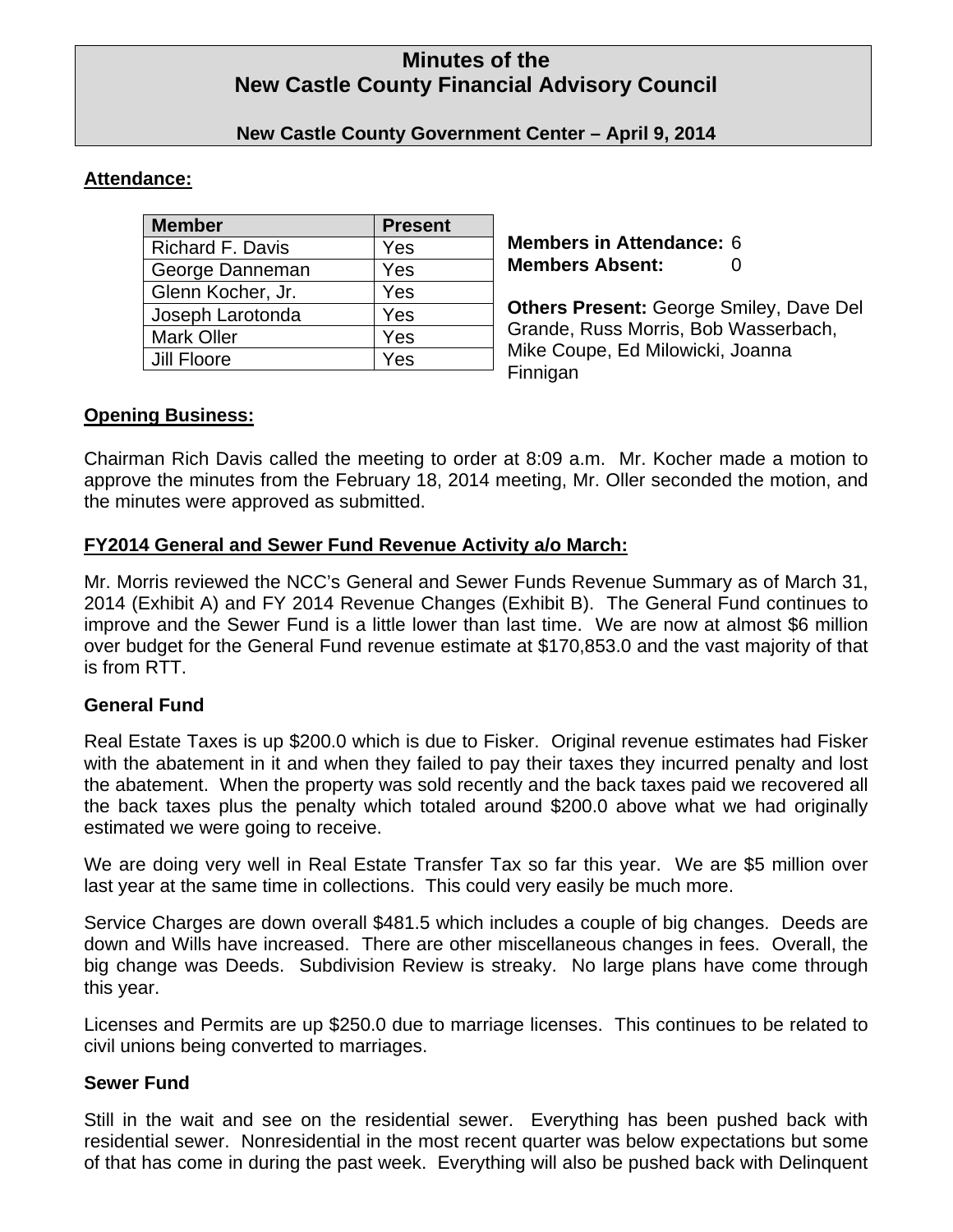Sewer. Things are coming in during different quarters and some might be pushed back to FY2015.

In summary, for the General Fund we are projecting a \$5,991.2 surplus and on the Sewer Fund we are projecting a deficit of \$2,045.9.

### **Exhibit A – Charts**

RTT Revenue – Consistently above budget in every month except one.

Sheriff Revenue Average – Staying close to budget line. There are fewer setups but a higher percentage of sales due to mortgage mediation program.

Recorder of Deeds Revenue – Dropped because of decrease in refinancing. Only business they are seeing are from the real estate market.

Subdivision & Zoning Review Revenue – This has not picked up in the third quarter.

Building Permit Revenue – Fairly strong numbers in residential construction. Lagging in nonresidential construction.

### **FY2015 General and Sewer Funds Revenue Summary:**

Mr. Morris reviewed NCC's General and Sewer Funds Revenue FY 2015 Summary (Exhibit C). The FY2015 General Fund Revenue Budget is \$171,934.1, which is \$1,081.0 over the FY2014 estimate. The FY2015 Sewer Fund Revenue Budget is \$72,344.3., which is \$1,080.0 over the FY2014 estimate.

#### **General Fund**

Real Estate Taxes – Right now we're projecting \$109,150.0 in our Initial Levy & Quarterly Adds, \$900.00 in Prior Year and \$498.0 in Tax Penalties, projecting a total of \$110,548.0. This is only \$683.0 more than current year. It's fairly safe and secure but doesn't grow very fast. Councilman Smiley noted that Council placed exemption on the company instead of the property.

Real Estate Transfer Tax – Budget is for \$22,500.0 which is 90% of \$25 million. Ordinance says we can only budget at 90% of what we expect it to be. Ordinance states that you can budget no more than 90%. Mr. Oller questions if we should budget even more conservatively than 90%. The number of transactions under \$1 million has increased and so even if some of the big sales fall through we should stay close to the \$25 million mark. Anything over that mark goes into the Capital Budget.

Service Charges/Fees – Most of these are very small increases over the current year estimate. One of the areas with a decrease is Wills because we do not expect to see large estates getting settled every year. Deeds is lower than current budget but higher than the estimate. Monition Fees are part of a fee charged in setting up the Sheriff sales.

#### 32.29

Recreation – Biggest difference is Carousel where that goes down \$120.0 because we are treating board fees for the mounted patrols slightly differently. In the past Public Safety has paid a boarding fee to board the horses at Carousel and now it's going to be a cross charge so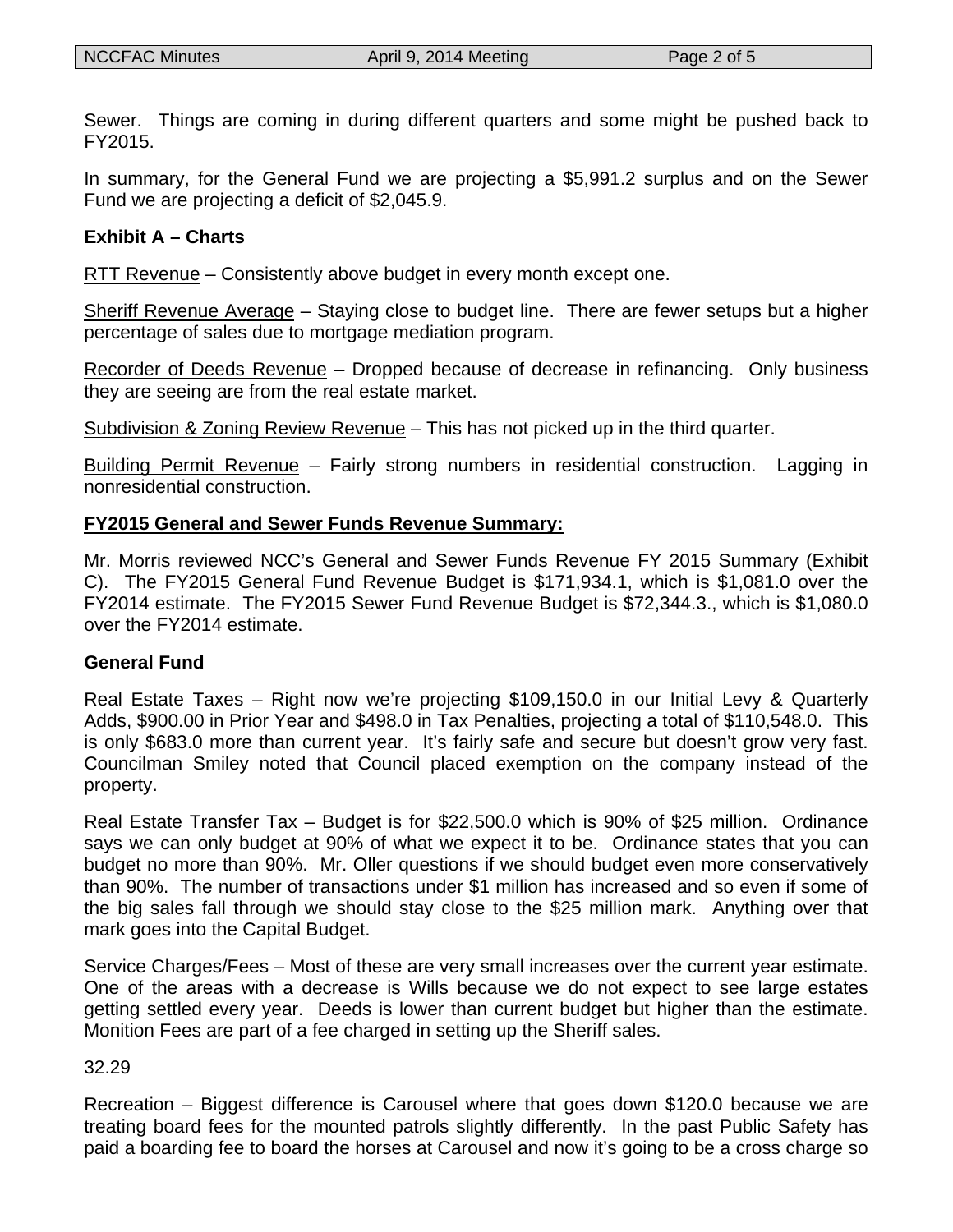it's only an administrative change. This is in line with our other practices for fleet and IS charges.

Use of Money & Property – Impact Fees are fees on building permits which are being used for the General Fund to pay for debt service on capital projects like libraries. They are being used to pay the debt associated with capital projects. It has not shown up before because it has not been that much. Interest and Investments has a small increase over current year budget of \$100.0, in line with actuals received in 2013. Interest from Row Offices have mostly been reduced.

Rentals, Concessions & Sales – Building Rental for City of Wilmington is down \$100.0 for this year only because there was a late payment made in FY2013 which makes it look low but it was received in FY2014 and so now it is going back to normal. Land Rental includes estimated revenues for rentals to companies to build cell phone towers on county land. We have a signed contract with a company that is exploring that now so this assumes nine months of land rental.

Intergovernmental Revenues – Paramedic Reimbursement is simply calculated based on the expenses anticipated next year and calculating 30% and there are 7 new paramedics that have been added.

Miscellaneous Revenues – Insurance Proceeds is from receiving settlements from Workers Comp, Catastrophic Healthcare, Stop Loss, etc.

Transfers – Estimated Transfers is estimated dollars that we will be using to pay for fleet, computer purchases, and other equipment.

These revenues reflect our current fees and taxes. State may scale back the transfer tax or the paramedic reimbursement. Our budget has to be approved by June 1 and the State's budget has to be approved by July 1. What the State decides could affect our current revenue stream. We are exempt from the gas tax.

# **Sewer Fund**

No fee increase is anticipated or built into these revenue estimates. The \$3,500.0 in delinquent charges is probably three quarters residential and one quarter commercial. We do not carry nonresidential delinquent very long. Very small increase of \$424.2 on the current and that is about a 50-50 split between residential and nonresidential. Stormwater/Groundwater has seen a drop this year but we are going back to more historical numbers. There are proposals to change the fee structure for Septic Waste Haulers with the intention of a lower fee generates more business and more revenue. Treatment Expansion Fees for costs associated with the City of Wilmington Treatment Plant paying for direct improvements to that plant. RZEDB are Recovery Zone Bonds from the federal government. The Sewer Fund Revenue Subtotal before the Capital Projects Fund is \$72,344.3. There is a transfer from the revenues to the Capital Fund to pay for equipment and that transfer this year is going to be \$1,337.4. The number we are certifying is the \$72,344.3.

# **Light Tax Fund**

Right now we are looking at \$5,310,491 with delinquents, and we will be using some available surplus from within the Light Tax Fund. Delmarva tells us what the rates are going to be. Our goal is to keep \$100.0 in the Fund at the end of each year in order to cover expenses.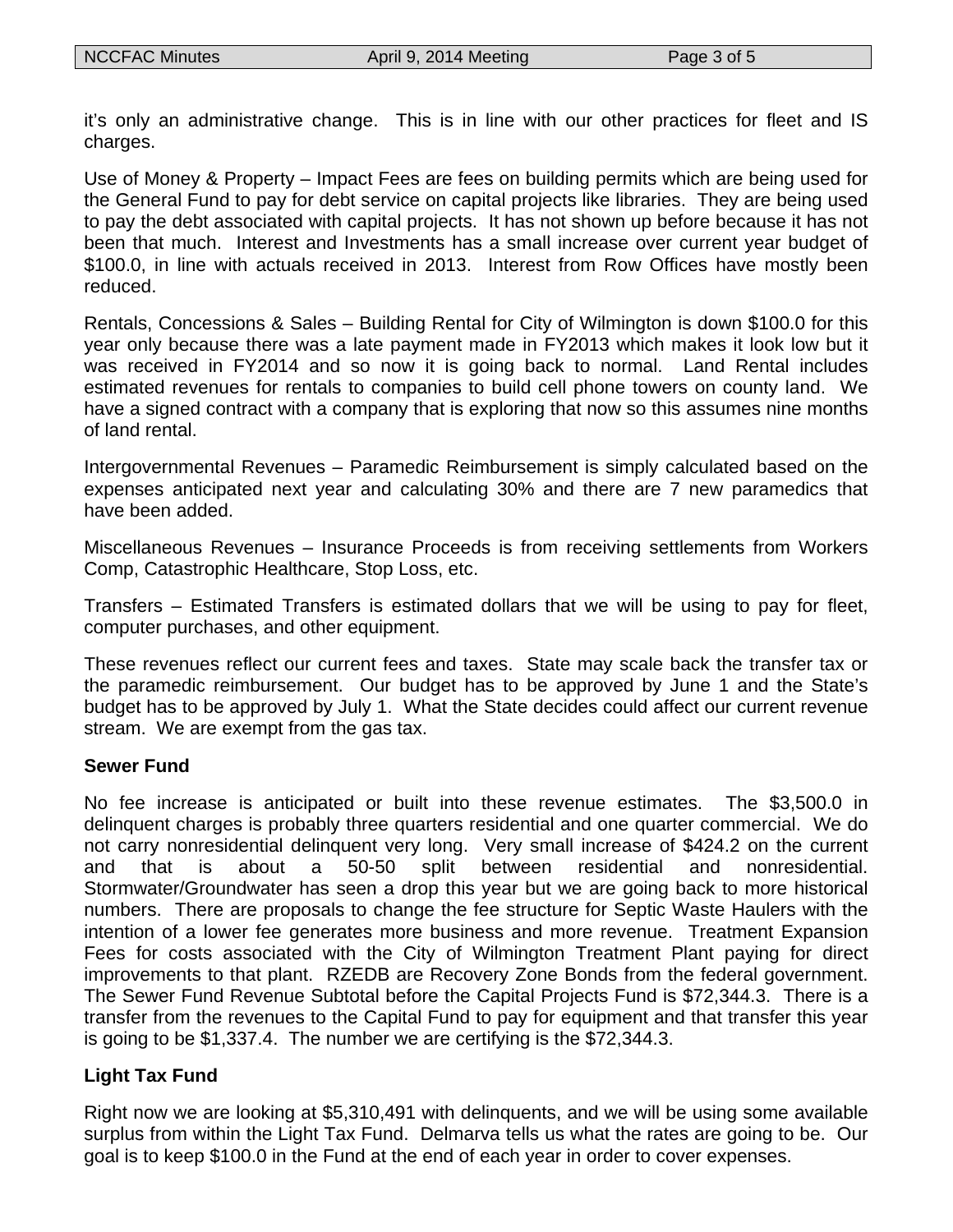### **Crossing Guard Fund**

Separate fee that changes between school districts depending on how many crossing guards each district requests. The available surplus is only from within the Crossing Guard Fund.

#### **Approval of FY2015 General and Sewer Fund Revenue Forecast:**

Mr. Danneman made a motion to approve the New Castle County FY2015 revenue estimates of \$171,934.1 for the General Fund and \$72,344.3 for the Sewer Fund. Mr. Larotonda seconded the motion and they were unanimously approved.

It was noted that the numbers certified here will be the numbers County Council will use for approving their budget.

#### **FY2014 General and Sewer Fund Expenditure Activity A/O March and Forecast:**

Mr. Del Grande reviewed the FY2014 Budget vs. FY2014 Estimated as of March 31, 2014 (Exhibit D).

#### **General Fund**

Since we met there have been no changes with the size of the budget. There have been several ordinances passed since July 1 that have adjusted the budget. Based on today's numbers we are anticipating an overall surplus to the General Fund of \$3 million comprised solely of salaries and wages. We are about \$1.0 million under budget there due primarily to vacancies. As of today we are carrying about 125 vacancies in both the General Fund and Sewer Fund combined. Council approved the hiring of 7 additional paramedics and 5 additional police officers. There are 50 new police vehicles on the road. Total for the General Fund is at \$3.0 for the year. There is an ordinance being introduced to County Council for Special Services to add roughly \$400,000 for salaries and materials and supplies for expenses incurred due to the snow this winter. There was a lot of overtime incurred.

#### **Sewer Fund**

Sewer Fund is running consistent right now. Budget of \$72.3 passed. Savings are generally in the same areas. The City of Wilmington came in with the true up costs for the wastewater treatment plant that the County should be contesting due to some costs that were not notified properly. In total we are looking to save about \$1.5 at the end of this year compared to our budget.

Mr. Del Grande reviewed the FY2014 Budget vs. FY2015 Recommended as of March 31, 2014 (Exhibit D).

# **General Fund**

Overall our recommended budget to Council is \$172.6 million for the General Fund, which is a \$5.7 million increase over the FY2014 approved budget. This increase is primarily due to salaries and benefits including new personnel and merit increases. The County Executive and County Council also support increasing the minimum wage to \$10.10 per hour. There was an Employee Benefit increase to 51.3% of full time wages, which is an increase from 50.9% in FY2014. The employee training budgets have increase across all departments. Contractual Services is up \$1.3 million due to Land Use asking for an additional \$400K for planning support; \$100K for instructor fees; \$400K for the EMS instructional class; and \$200K for